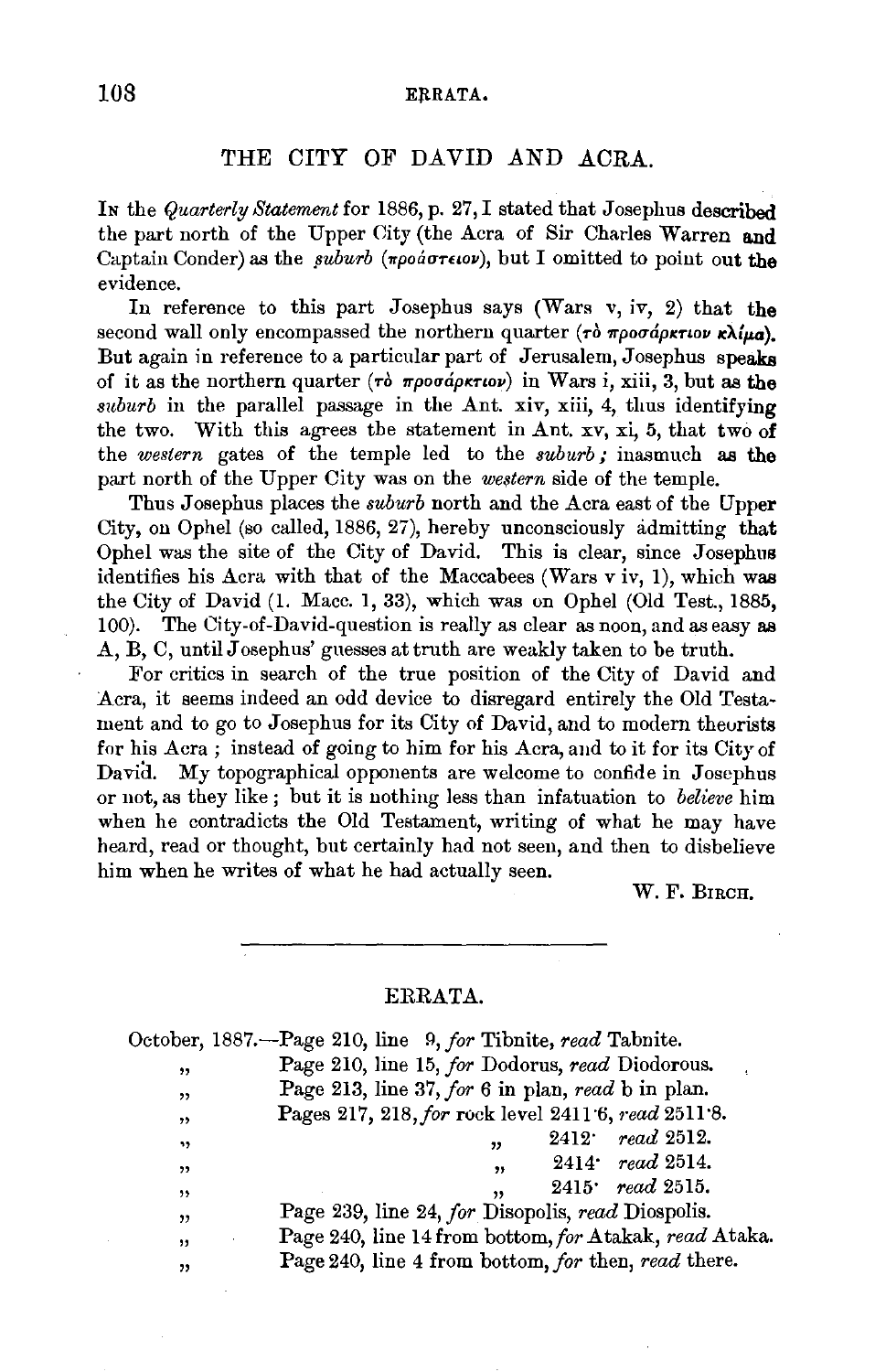|  | October, 1887.—Page 241, top line, for sau, read sau. |  |  |  |  |
|--|-------------------------------------------------------|--|--|--|--|
|--|-------------------------------------------------------|--|--|--|--|

Page 241, line 24 from top, *for* Gen. 33, 37, *1·ead* 17.  $,$ 

- Page 241, line 31 from top, *for* Mirian *read* Hiram. ,,
- Page 241, line 31 from top, *for* 45 *read* 46.  $,$
- Page 241, line 6 from bottom, *for* 20 *read* 30.  $, 2$
- Page 242, line 13 from bottom, *for* Jabel *read* Jebel. ,,
- Page 243, line 6 from top, *for* Pita, *read* Piha.  $,$
- Page 243, line 21 from top, *for Pe, read* Pi.  $,$
- Page 2-14, line 2 from bottom, *for* Clyoma, *read* Clysma.  $, ,$
- Page 245, line 18 from top, *for* XY, *1·ead* xiv. ,,
- , Page 245, line 4 from bottom, *for* 12, *read* 11.

.Jauuary, 1888.-··In the list of subscriptions, *for* C. White, *read*  Edward White.

| , 1                     |    |                    | Page 22, line 7, for Waly Rephaim, read Wâdy Rephaim, |      |     |         |
|-------------------------|----|--------------------|-------------------------------------------------------|------|-----|---------|
| ٠,                      | ,, | ,,                 | Bettis                                                |      | , , | Bitîtr. |
| $\overline{\mathbf{1}}$ | ,, | ,,                 | Iswain                                                | ,,   | ,   | Ismáîn. |
| ,                       | ,, | ,,                 | Sarar                                                 | ,,   | ,   | Sŭrâr.  |
| ,                       | 55 | line 8, for Arlouf |                                                       | , 22 | ,,  | 'Artûf. |
|                         |    |                    |                                                       |      |     |         |